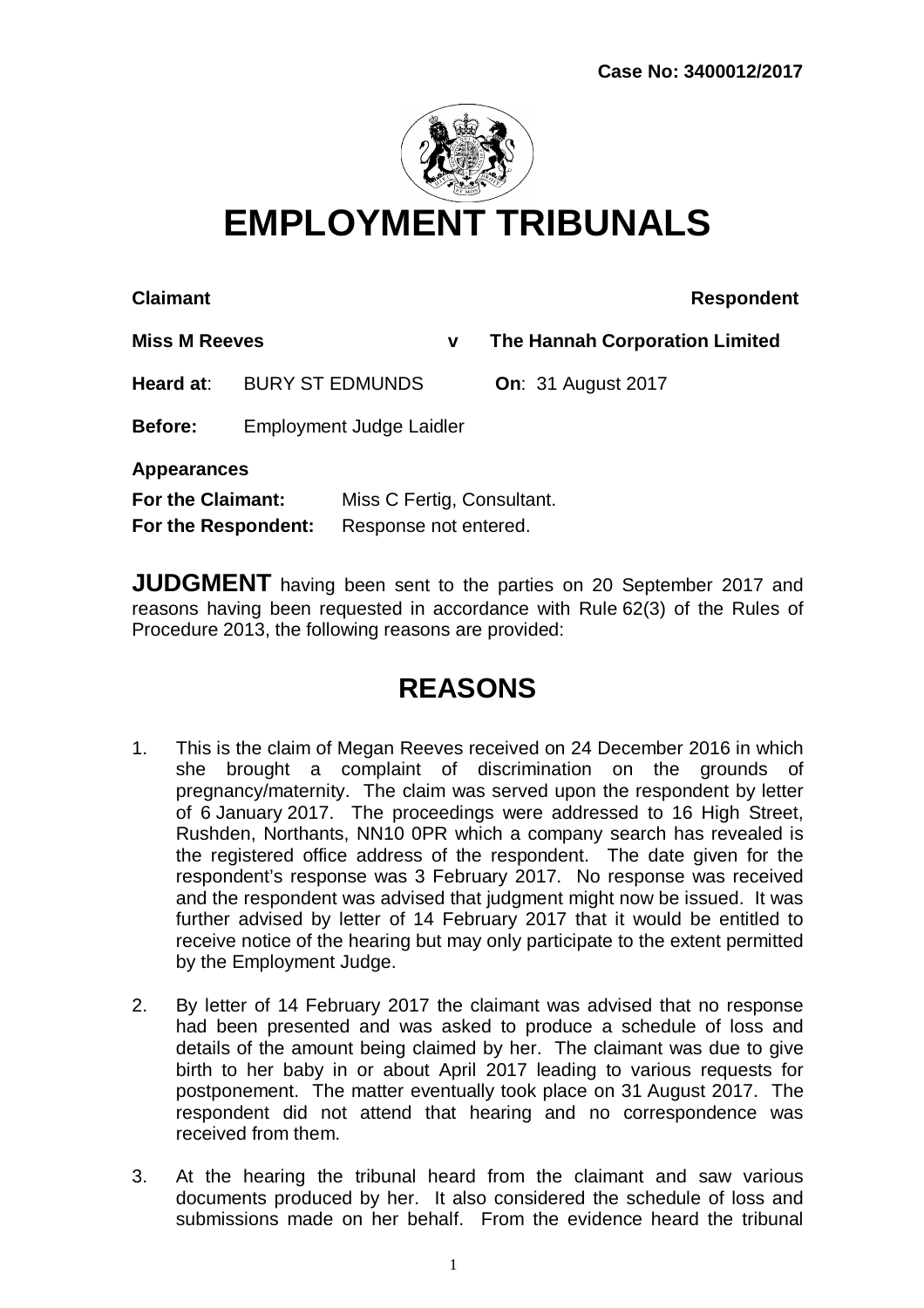finds the following facts.

## **The Facts**

- 4. The claimant commenced employment with the respondent as a receptionist at its estate agency on 18 February 2016. After approximately 3 months the respondent closed the estate agency business but the claimant received a telephone call from the HR Manager who advised her there was a job in the Building and Contents (B&C) department in the Wellingborough office. The claimant transferred to that role in early June 2016. This was a role involving general administration duties including telephoning existing clients to offer other insurance products and sending out documentation in the post.
- 5. It is clear from the documents seen by the tribunal that the correct title of the respondent is 'The Hannah Corporation Limited'. The name of the respondent in these proceedings is amended accordingly as the tribunal is satisfied that correspondence has in any event been sent to the registered office of that limited liability company.
- 6. The tribunal accepts that in or about June 2016 Mr Dave Young the departmental manager told the claimant she was getting on well in her job. A Miss Camp worked with the claimant in the Wellingborough office and the tribunal accepts that she was carrying out similar duties to the claimant. They were both described as B&C personal assistants. Miss Camp joined the company at roughly the same time as the claimant.
- 7. In July 2016, the claimant discovered she was pregnant. On 9 August 2016, she had to go to Kettering General Hospital with a suspected ectopic pregnancy. She took a few hours off work to do this and returned to work afterwards. Fortunately, all was well with the pregnancy and she carried on working as normal. Both Mr Young and Miss Harrison were aware that she was in the early stages of pregnancy.
- 8. The claimant took a couple of days off work and returned to work on 24 August 2016 to be called into a meeting with Mr Young and Miss Harrison. Miss Harrison told her that there was not enough work for her and Miss Camp the other member of staff doing a similar role, and that as the claimant was on a 3-month probationary period in this new role they would have to let her go. The tribunal however accepts the claimant's evidence that she had in fact commenced employment with the respondent's in February 2016 and her probationary period had expired. The claimant was was asked to leave there and then without any further discussion or explanation. She was simply told she would receive her salary to the end of month as pay in lieu of notice.
- 9. The tribunal is satisfied there was no discussion about alternative employment. Despite Miss Camp being in the same department, doing the same role with approximately the same length of service she was not spoken to similarly about the need to reduce the workforce or a risk of redundancy. The meeting was only arranged with the claimant and followed after the respondent had been made aware of the claimant's pregnancy.
- 10. The claimant was shocked at speed at which she found herself without a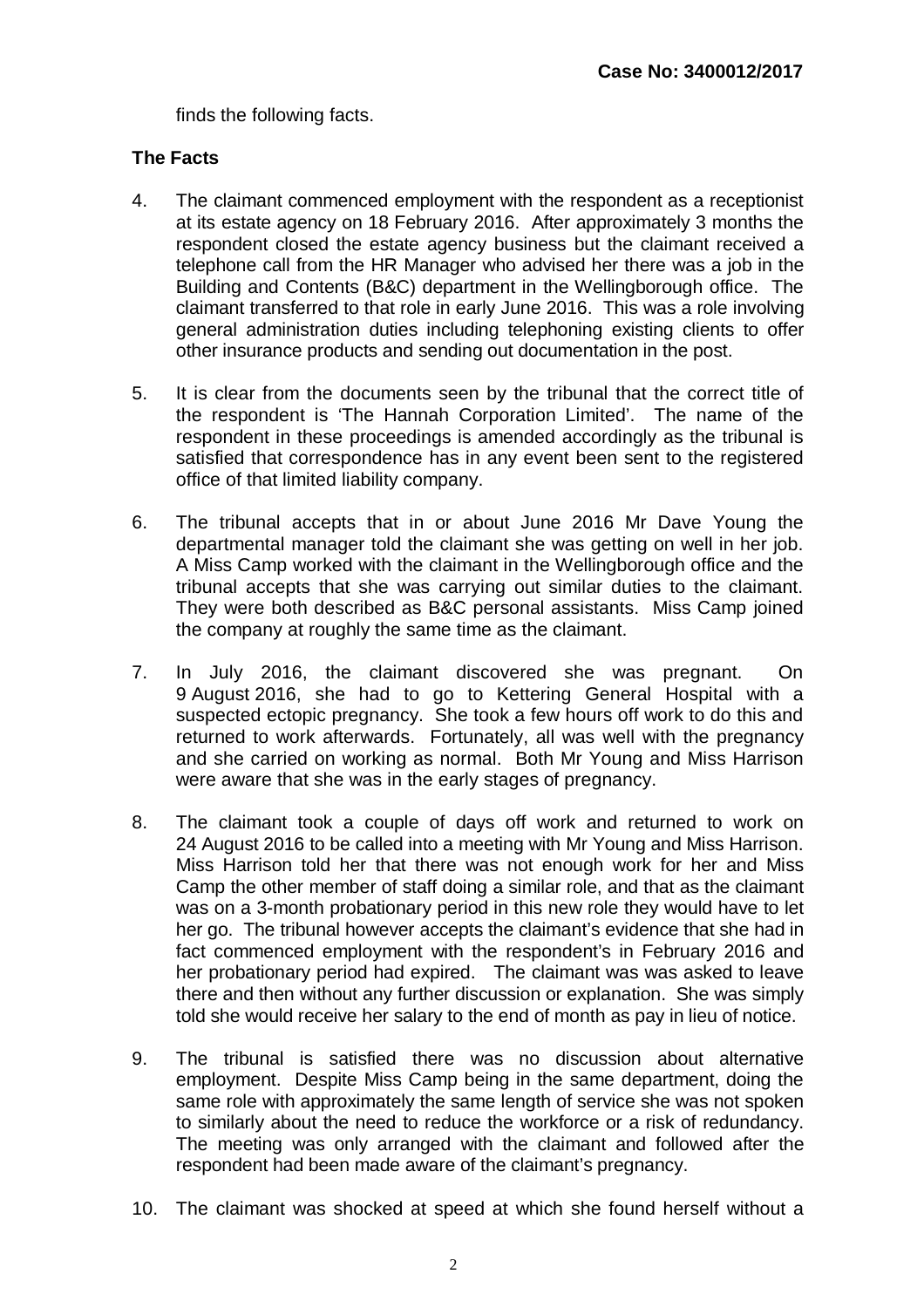job. She emailed Mr Young later that day on 24 August 2016 to request a letter confirming her dismissal. Miss Harrison replied stating:-

> "As you know the department where you are working was a new venture and unfortunately it has not grown at the speed we were hoping for, because of this we have had to look at the staffing levels within the team.

> It is with regret that as you are currently on probation and there isn't enough work to accommodate you on a full time permanent member of staff on a regular basis the decision was made to terminate your employment."

- 11. The tribunal accepts the evidence of the claimant that she met Mr Young at a social event on 15 October 2016. He told her that another member of staff had been taken on in the Building and Contents department albeit at a different office. He told the claimant this new member of staff was undertaking the same duties as the claimant had done previously although they had been given a different job title. This confirmed to the claimant that there had been no redundancy situation or reduced requirement for the work she was doing.
- 12. The tribunal further accepts the evidence of the claimant that her confidence was knocked by this dismissal and it was a particularly difficult time for her to obtain new employment whilst preparing for the birth of her child. She had to rely on her parents for support. Some jobs were difficult for her to consider as she was pregnant. The claimant managed to secure seven weeks of temporary work earning £840.05.
- 13. Loss of earnings were claimed from the date of dismissal to the date the claimant would have started her maternity leave and thereafter the claim was limited to maternity pay. The claimant then claimed for future losses on the basis that she would have remained on maternity leave till the 4 January 2018 being the end of her maternity pay period.
- 14. The tribunal was satisfied that the claimant had established that the reason for her dismissal was pregnancy, child birth or maternity within the meaning of s.99 of the Employment Rights Act 1996 and that consequently the dismissal was automatically unfair. It was also an act of less favourable treatment because of her pregnancy contrary to s.18 of the Equality Act 2010.
- 15. No evidence has been produced by or on behalf of the respondent either contemporaneously or within these proceedings to establish that there was a genuine redundancy situation. In the absence of such the claimant's evidence has been accepted, that there was in fact not a redundancy situation and that the true reason for her dismissal was the notification of her pregnancy and that that was why he was selected over and above Miss Camp who carried out similar duties to her.